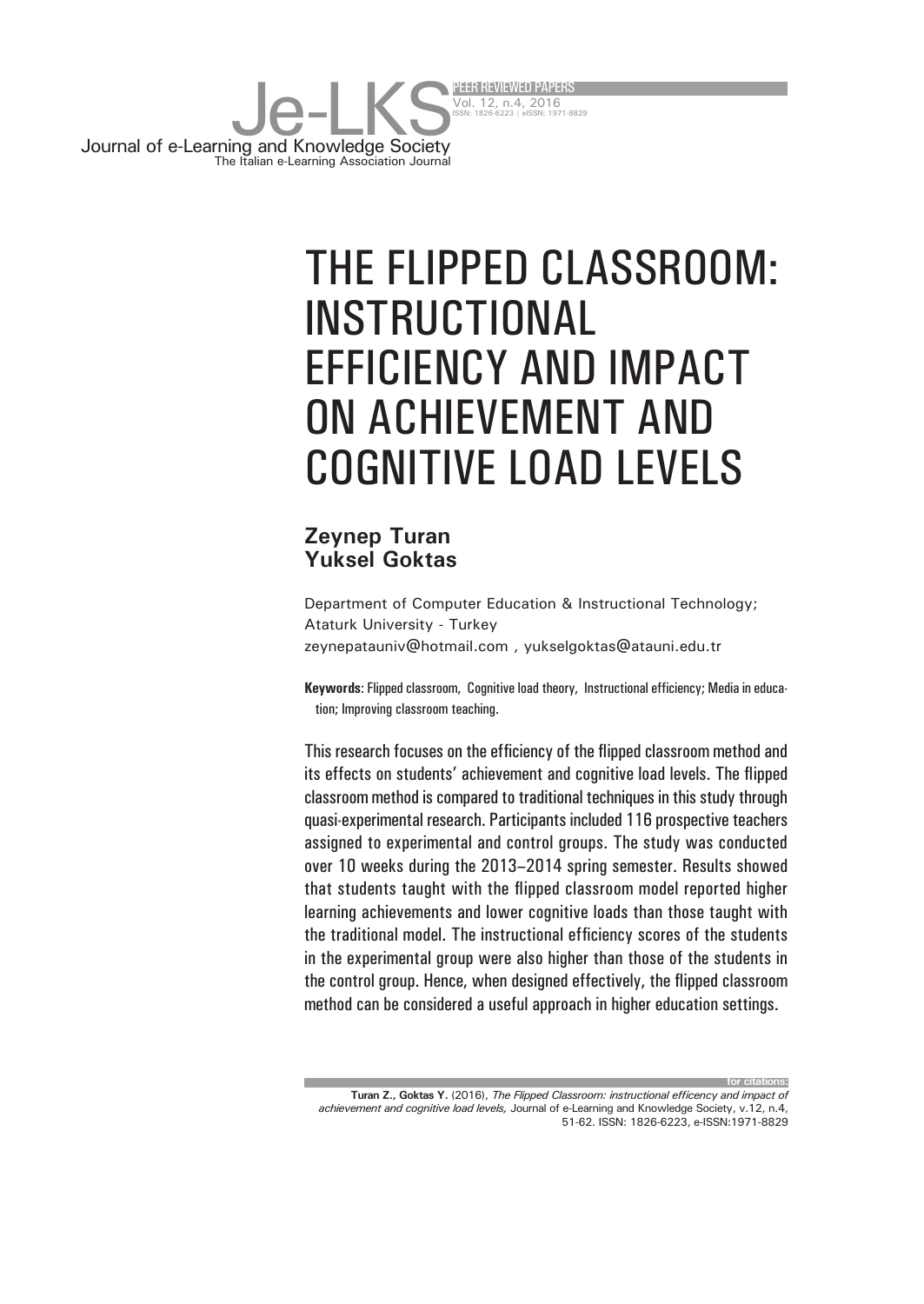#### 1 Introduction

The flipped classroom is a hot topic in today's educational research, gaining many followers and attracting the attention of teachers, academicians, and school administrators (Abeysekera & Dawson, 2014; Chen, Wang, Kinshuk, & Chen, 2014). The flipped classroom model may be adapted in many ways, but at its core, it inverts the time and place of homework and instruction, allowing students more time for collaboration and engagement in constructivist learning environments (Abeysekera & Dawson, 2014; Ash, 2012; Chen *et al.*, 2014; Love *et al.*, 2014; Street *et al.*, 2015).

The flipped classroom method was first described in 2000 by Baker, who attempted to provide students with learning materials for outside class and the opportunity to work more collaboratively with teachers and each other during class (Strayer, 2012). Lage, Platt, and Treglia (2000) employed the same process and coined the term "inverted classroom." They developed this method by showing videos and PowerPoint slides to an undergraduate economics class, receiving positive feedback from students. They also established a more active classroom environment, which is more enjoyable and leads to increased interaction with peers (Johnson & Renner, 2012).

Instructors in higher education settings may prefer the flipped classroom for many reasons. An important advantage of flipped classrooms is that they provide students with the ability to study at their own speed and in their own time (Davies, Dean & Ball, 2013); they also enhance practice time during lessons (O'Flaherty & Philips, 2015). Previous studies have found that the flipped teaching method decreases stress (Marlowe, 2012) and increases student cooperation, innovation, task orientation, and metacognition skills (Strayer, 2012). However, the number and breadth of studies about the flipped classroom method indicate that research on this subject is still in its infancy. Additionally, the impact of the flipped classroom is still being disputed. For instance, several studies have found that the flipped classroom method increases student achievement (Baepler, Walker & Driessen, 2014; Hung, 2015; Love *et al.*, 2014; McGivney-Burelle & Xue, 2013; Moravec *et al.,* 2010; Murphree, 2014; Street *et al.*, 2015; Touchton, 2015; Wilson, 2013). Conversely, many other studies have found that flipped classrooms have no impact on achievement (Bishop, 2013; Clark, 2013; Davies *et al.*, 2013; Howell, 2013; Johnson & Renner, 2012; McLaughlin *et al.*, 2013). These differences may be related to implementation types. The flipped classroom is a new culture for students and instructors and does not have a strict theoretical framework, which leads to varying results. Another factor potentially explaining these differences is related to student motivation. O'Flaherty and Philips (2015) have suggested that the impact of the flipped classroom should be examined through longitudinal study.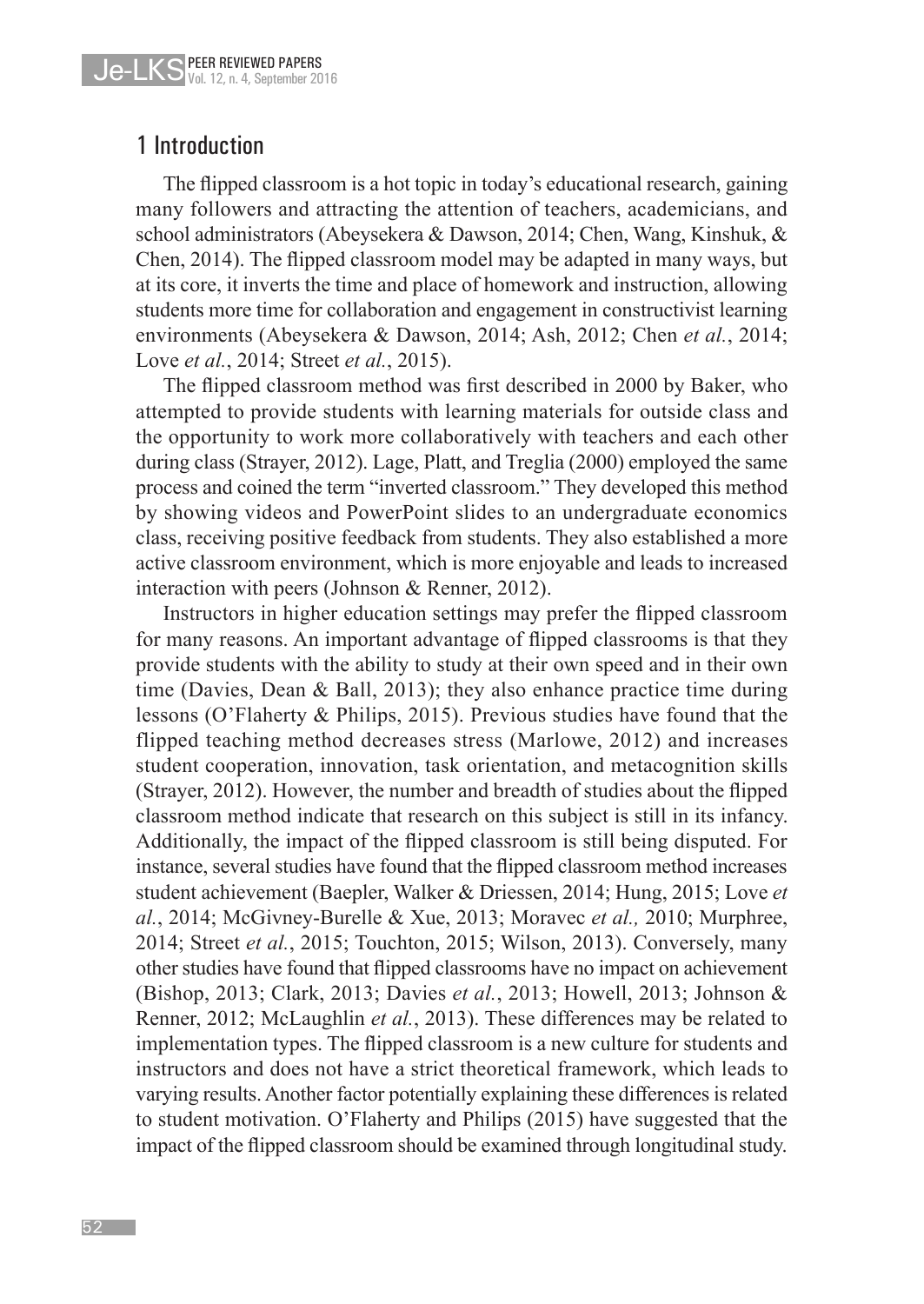Further, Chin (2014) stated that there is "not strong evidence to support the claim that student learning was enhanced by this format" (p. 1). Therefore, the present study is important because it clarifies a contradiction in the literature.

Traditional instruction methods frequently do not provide enough time for both content presentation and hands-on activities (Fautch, 2015). Additionally, practical applications are important during class activities in higher education (Pluta, Richards & Mutnick, 2013). Therefore, the flipped classroom method may be a good solution for these types of courses because it frees up time for in-class activities and increases practical application. Modern teacher education demands the design of more effective technology teaching courses, yet no studies have been conducted about the implementation of flipped classrooms in these courses. The current study will also thus contribute to teacher education, especially with regard to improving technology teaching courses.

The flipped classroom method uses materials such as videos, books, and sound recordings and features several in-class hands-on collaborative activities. These instructional strategies can affect students' cognitive loads, which should be considered by educators when planning. Abeysekera and Dawson (2014) stated that it is essential to examine the impact of the flipped classroom method on students' learning, cognitive load levels, and motivation. Currently, limited study has been conducted about its effects on cognitive outcomes, so this study will contribute both to the literature and to practitioners. Cognitive load means the resources used by an individual's working memory at a certain time (Sweller, 1988). Based on the Cognitive Load Theory, efficient instruction should have a small extraneous load and an optimized germane load (van Gerven *et al.*, 2002). Clark, Nguyen and Sweller (2006) stated that efficient instruction increases learning outcomes and decreases cognitive load. Accordingly, an instruction efficiency formula based on the ratio of mental effort and test performance was developed by Paas and van Merriënboer (1993): E (instructional efficiency) = (ZPerformance – ZMentalEffort) /. This formula has two variables, standardized measures of performance and mental effort. Standardized measures are calculated through Z scores. Z score is a measure of how many standard deviations from the mean of the score. In order to calculate Z score this formula is used: Score-Mean/StandardDeviation. According to this measurement, the difference between these two variables results in positive or negative number for instructional efficiency.

A review of previous studies shows that the flipped classroom method has not been well explored or theorized so far (Ash, 2012; Chen *et al.*, 2014). Taking the advantages of this model into consideration, it is important to investigate how it can be used effectively in teacher education and to what end. As mentioned before, the model has been shown to have both positive and negative effects on instruction (Hung, 2015). Therefore, a deep investigation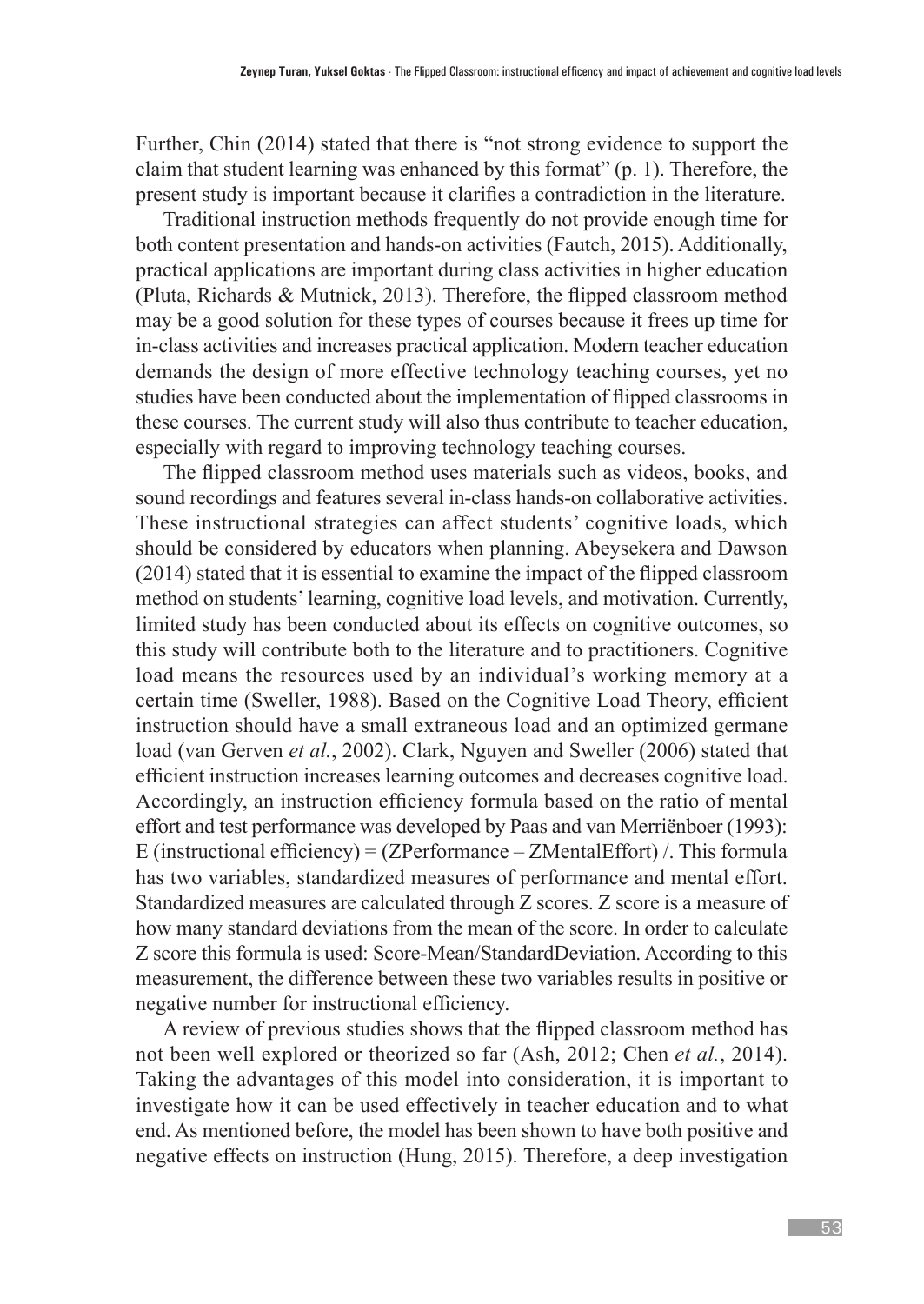must be made into a flipped classroom implementation. In the current study, the effects of a flipped classroom on students' learning achievements and cognitive load levels were investigated. It is important to investigate the efficiency of flipped classrooms in relation to students' cognitive load levels, particularly as no current studies have done so. These results will offer a new foundation to flipped learning for researchers and teachers. Due to the newness of the subject, this study introduces key ideas about the complexities of the flipped classroom method.

Within this context, three research questions will be examined:

Is there any difference between the control group and experimental group concerning the students' learning achievements?

Is there any difference between the control group and experimental group concerning the students' cognitive loads?

Is there any difference between the experimental and control group concerning the students' efficiency scores (calculated using achievement and cognitive load scores)?

#### 2 Methods

This research used a pretest and posttest quasi-experimental research design. Inferential statistics were used to investigate differences between the control and experimental groups. The setting for the study was a basic computer skills and MS Office teaching class facilitated by the Early Childhood Education Department of a large university in Turkey. The implementation stage of the study was performed over 10 weeks for 2 course hours (120 minutes) each week for each group.

#### *2.1 Participants*

The participants were two classes of first-year students. Both groups included 58 students: 3 males and 55 females in the control group and 10 males and 48 females in the experimental group. None of the students had any prior experience with the flipped classroom method.

#### *2.2 Procedures*

Both groups covered the same topics in the same week by doing the same activities. Students in the experimental group did their homework in school, while the control group students did the same homework out of school, according to flipped classroom strategies. In the experimental group, content was delivered before class via a video lesson conducted by the instructor, but the instructor lectured directly to students in the control group. All students in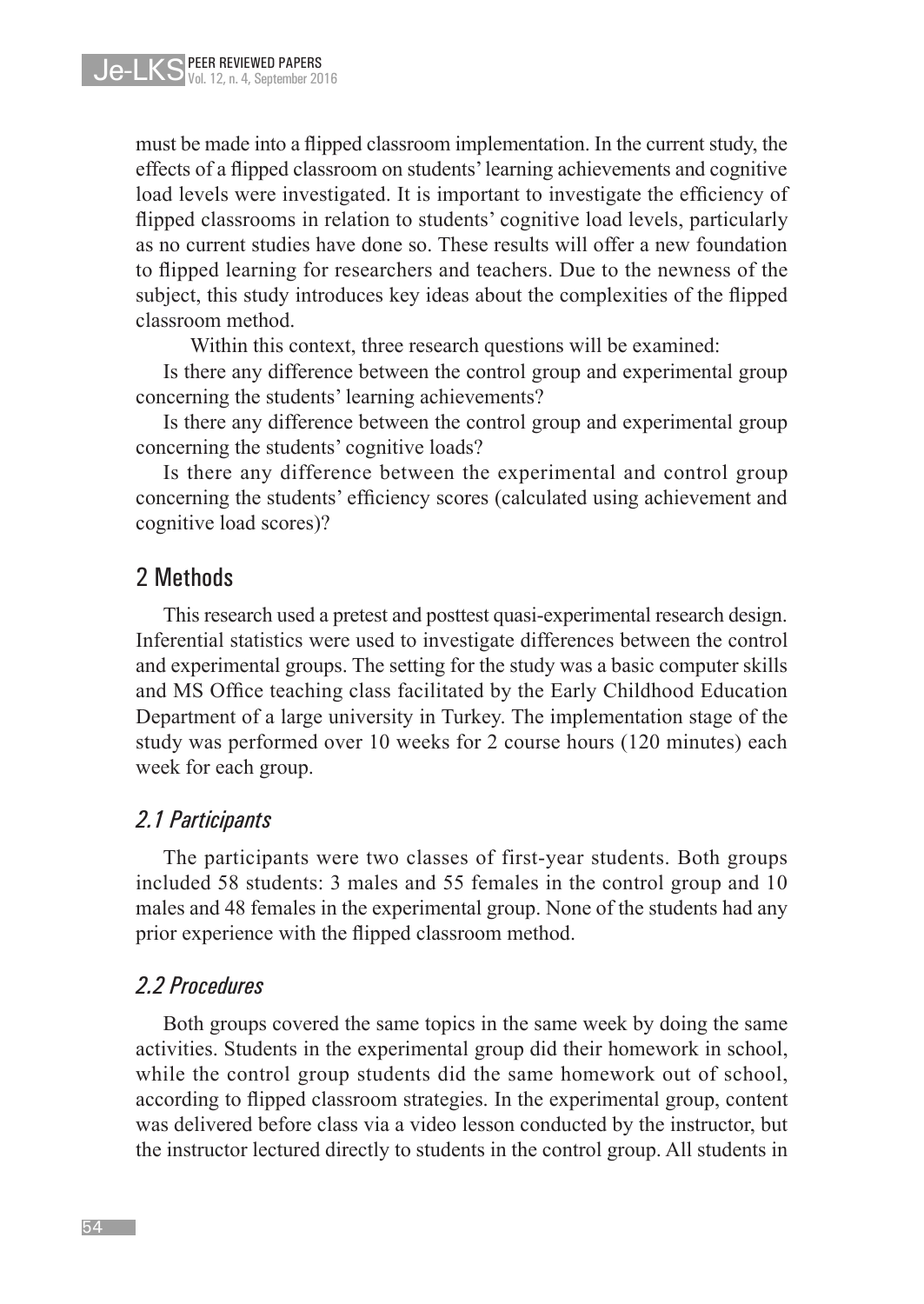both groups registered for Moodle, which is a learning management system, as well as a designated Facebook group.

According to the flipped classroom method, content should be given before the lesson via video recordings, audio recordings, or texts. In this study, the instructor, who was also one of the researchers, posted content to the experimental group on a dedicated YouTube channel and Facebook group at least four days before class. Every week, videos were uploaded to YouTube and announced on Facebook. Students in both groups discussed their questions in their specific Facebook groups.

**Before Class (Experimental Group)**: The before-class period for the experimental group consisted of two sections, including basic knowledge and assessment. Students watched the videos before the course during the basic knowledge section. The instructor revealed course objectives at the beginning of the video and then lectured using a related screenshot. Screenshots were recorded with the Camtasia Studio program. Each video lasted approximately 15 minutes. Lectures in the control group and videos watched by the experimental group had the same content. The assessment section for the experimental group was composed of three questions about the video. This section ensured student understanding of the video and further increased motivation. The same questions were asked in the control group to enhance their understanding and motivation and to avoid the effects of external factors on the implementation process.

**During Class (Experimental Group)**: The during-class period for the experimental group consisted of two sections, recall and practical applications (in-class activities). At the beginning of the course, the instructor asked students if there were any misunderstood topic in the videos. The instructor answered students' questions and summarized the topic of the day for the experimental group. After that, a course-related activity was conducted in Kahoot, an online game-based question and answer application. Each classroom had a projector and computers for every student. The instructor displayed questions on a screen, and students answered via their mobile phones or computers, recalling their knowledge. During this practical applications section, students completed the in-class activities within course hours, sometimes individually and sometimes collaboratively. Students uploaded completed homework files to Moodle, and hands-on activities were assessed with a rubric prepared by the instructor.

**Before Class (Control Group)**: The before-class period for the control group consisted of only practical application (homework). The homework of the control group was the same as the in-class activities of the experimental group. Students did homework outside the classroom after class within two days, sometimes individually and sometimes collaboratively, and uploaded their finished assignments to Moodle.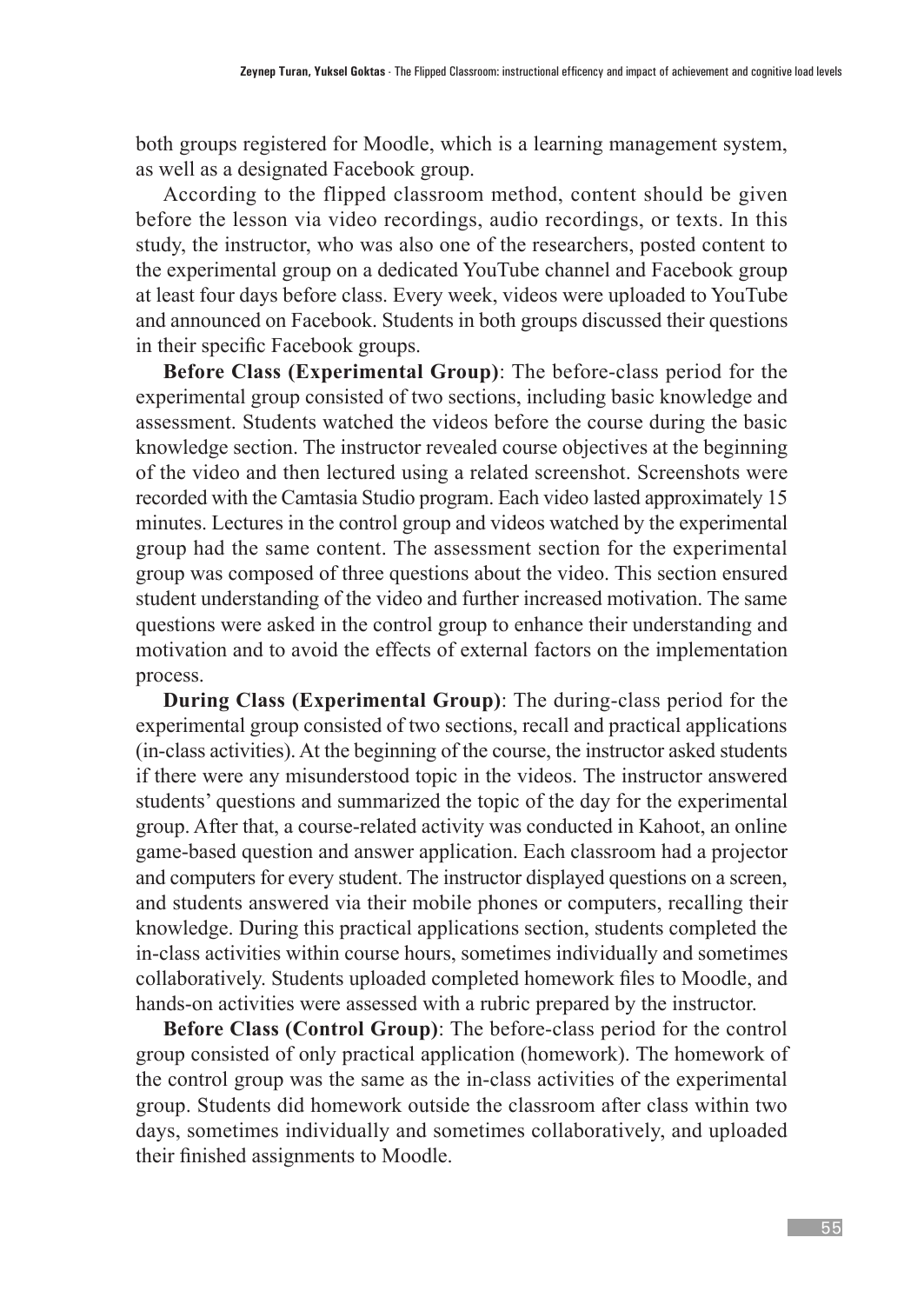**During Class (Control Group)**: The during-class period for the control group consisted of three sections, including basic knowledge, recalling, and assessment. The instructor lectured in the basic knowledge section, applying traditional teaching methods. The content of the in-class lectures was prepared in line with the videos. The instructor lectured with the help of PowerPoint presentations or other MS Office programs such as Excel, then summarized the lecture and asked questions to promote recall. At the end of the lecture, a question-answer activity was conducted using Kahoot to evaluate the students' learning. This Kahoot activity was the same as applied to the experimental group at the beginning of the lessons.

#### *2.3 Data Collection Tools*

The data were collected via an achievement test and a subjective cognitive load scale. The achievement test included four practical questions with six sub-questions and three open-ended questions to determine students' basic computer skills. It was scored out of 100 based on a rubric developed by the researchers. In order to ensure reliability and validity, two experts and three peers were consulted. According to their feedback, the achievement test was modified and finalized. The second data collection tool, the cognitive load scale, was used to evaluate cognitive loads in both groups. This scale was developed by Paas and van Merriënboer (1993) and translated to Turkish by Kılıç and Karadeniz (2004). The cognitive load scale is a subjective rating of one question from one to nine. When the validity and reliability of this scale was tested by Kılıç and Karadeniz (*Ibidem*), Cronbach's alpha was found to be 0.77 and the Spearman Brown test result was found to be 0.79. Students in both groups filled out the scale at the end of each week, and the average of all 10 scales showed the cognitive load score of each student.

#### *2.4 Data Analysis*

Data collected from the learning achievement test and cognitive load scale were analyzed using inferential statistical analysis techniques. A MANOVA was used to reveal differences between the groups concerning learning achievements and cognitive load levels. An independent samples t-test was used for determining the difference between the control and experimental group concerning efficiency scores. The learning achievement test and the means of the cognitive load level scores for each student in both groups were transformed to z-scores in order to calculate the efficiency of instruction. To find the efficiency score, the following formula was applied:  $E = (ZPerformance)$ – ZMental Effort) /. If the performance of the student was greater than the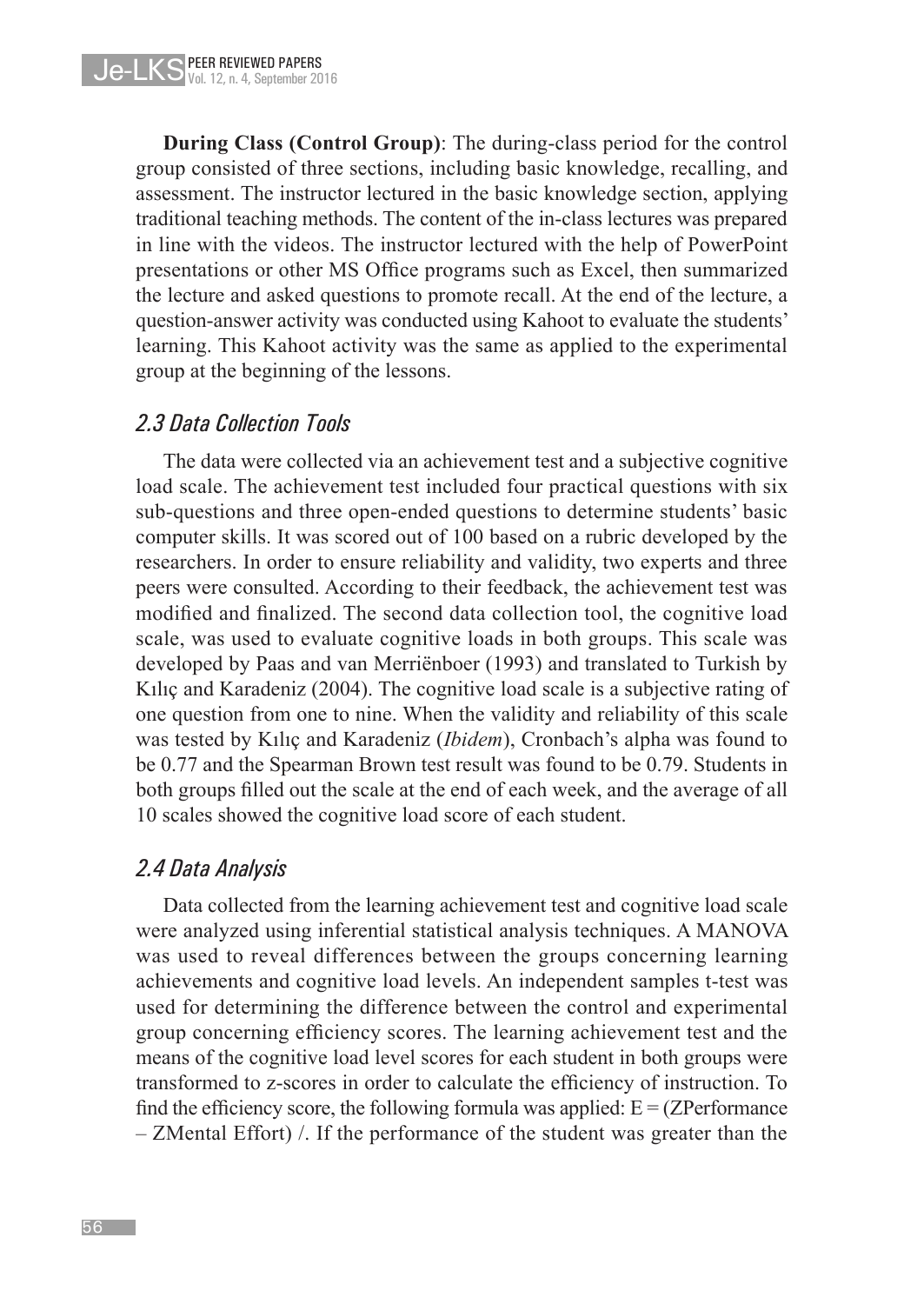cognitive effort of the student, the effectiveness of learning was deemed high.

### 3 Findings

#### *3.1 Effect on Student Learning Achievement and Cognitive Load Levels*

To understand whether students' pretest results had any significant difference between the two groups, a t-test was conducted. The results showed no significant difference between the experimental and control groups' pretest scores (t = 1.844, p =  $.068 > .05$ ). A MANOVA was used to determine whether the flipped classroom method was effective in terms of achievement and cognitive load. MANOVA has many important assumptions, including multivariate outliers (Stevens, 1996). In order to determine the outliers, Mahalanobis distance was used (Tabachnick & Fidell, 2001) and revealed 12 instances with values higher than 13.82 (Pearson & Hartley, 1958). These outliers were extracted to ensure homogeneity and normality. As shown in Table 1, the MANOVA results indicated a significant difference between the experimental and control groups, Wilks's lambda =  $.759$ , F(2, 101) = 15.799, p  $= 0.00 \le 0.05$ , partial  $\eta$ 2 = 241.

Table 1 MANOVA RESULTS

|           | Wilks's lambda |          |      | $\mathbf{v}$ |
|-----------|----------------|----------|------|--------------|
| Intercept | .015           | 3406.799 | .000 | .985         |
| l Group   | .759           | 15.799   | .000 | .241         |

When examining the findings in detail, one significant difference was found between the experimental and control groups  $(F(1-101) = 16.73, p = .000, n2$  $=$  141) achievement results. In this line, the experimental group students ( $\bar{X}$  = 78.90, Sd = 2.05) were more successful than the control group students ( $\bar{X}$  =  $67.01$ ,  $Sd = 2.05$ ). Additionally, a significant difference was found between the two groups in terms of cognitive load levels  $(F(1-101) = 25.61, p = .000 < .05,$  $\eta$ 2 = .201): the experimental group ( $\overline{X}$  = 4.71, Sd = 1.41) reported a lower level than the control group ( $\overline{X}$  = 6.07, Sd = 1.02).

#### *3.2 Effect on Students' Efficiency Scores*

An independent samples t-test was used to determine whether there was a significant difference between the control and experimental groups concerning efficiency scores. As shown in Table 2, a significant difference was found: the experimental group's efficiency scores ( $\overline{X}$  = 1.7978) were higher than those of the control group ( $\overline{X}$  =.0148).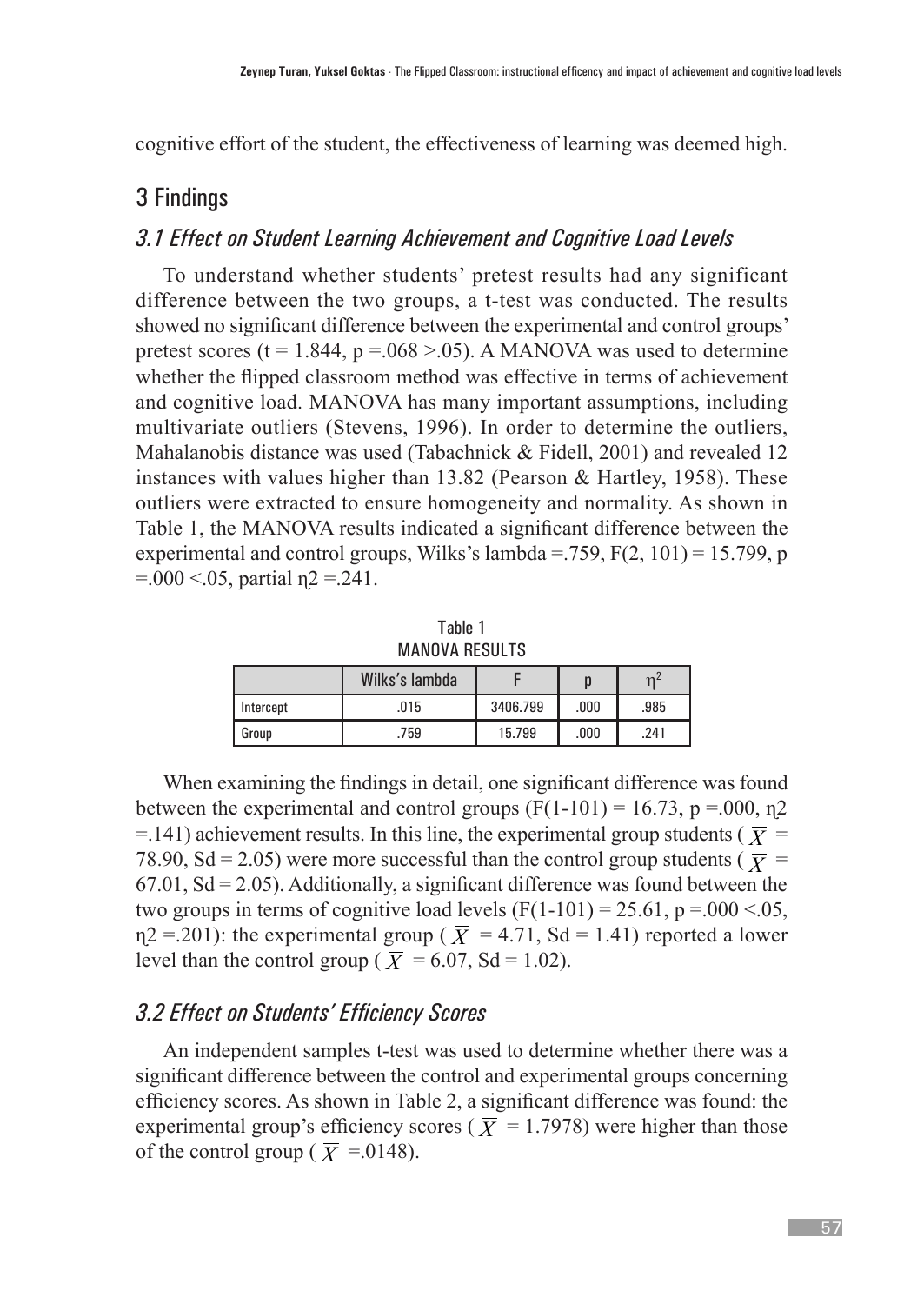

| Tahle 2                                                                    |
|----------------------------------------------------------------------------|
| INDEPENDENT SAMPLES T-TEST RESULTS FOR COGNITIVE LOAD EFFICIENCY SCORES OF |
| <b>STUDENTS</b>                                                            |

|                           | N  |        | Sd     |       |       | n <sup>2</sup> |
|---------------------------|----|--------|--------|-------|-------|----------------|
| <b>Experimental Group</b> | 58 | 1.7978 | .20523 | 8.688 | .000. | .398           |
| <b>Control Group</b>      | 58 | .0148  |        |       |       |                |

## 4 Discussion

In this quasi-experimental study, a flipped classroom was developed, implemented, and evaluated. The purpose of the study was to investigate the instructional efficiency of the flipped classroom method and its effect on achievement and cognitive load levels of students. The results indicated a significant difference between the experimental and control groups concerning learning achievement. The flipped classroom method did increase the achievement of students, which is consistent with some studies (Baepler *et al.*, 2014; Hung, 2015; McGivney-Burelle & Xue, 2013; McLaughlin *et al.*, 2013; Murphree, 2014; Pierce & Fox, 2012; Tune, Sturek & Basile, 2013; Wilson, 2013). In contrast, other studies found that the flipped classroom method had no effect on students' learning and achievement (Clark, 2013; Davies *et al.*, 2013; Howell, 2013; McLaughlin *et al.*, 2013). This difference may be related to the nature of the flipped classroom method: it is not only a method but also a culture. It takes time for students to become familiar with new practices. Therefore, it is important to investigate this method's effects over a long time range. Also, a flipped classroom can be implemented in various ways, resulting in different processes.

The second research question of the current study examined whether there was a significant difference between the two groups' cognitive load levels. The results suggested that students who were taught with the flipped classroom method had lower cognitive load levels than students who were taught with the traditional method. However, there is a limitation that cognitive load was calculated via self reported likert scale. Based on this finding, it can be said that when a flipped classroom method is used effectively, it can lower students' cognitive loads and affect their learning in a positive way. No previous studies have been conducted about the impact of the flipped classroom on student cognitive load levels, though Abeysekera and Dawson (2014) have asserted that the flipped classroom method may decrease such levels. Abeysekera and Dawson (*Ibidem*) put forward six prepositions about flipped classroom. One of these prepositions is related to this study which is "Student self-pacing of pre-recorded lectures may reduce cognitive load and help learning in a flipped classroom environment" (Abeysekera & Dawson, 2014, p.9). Another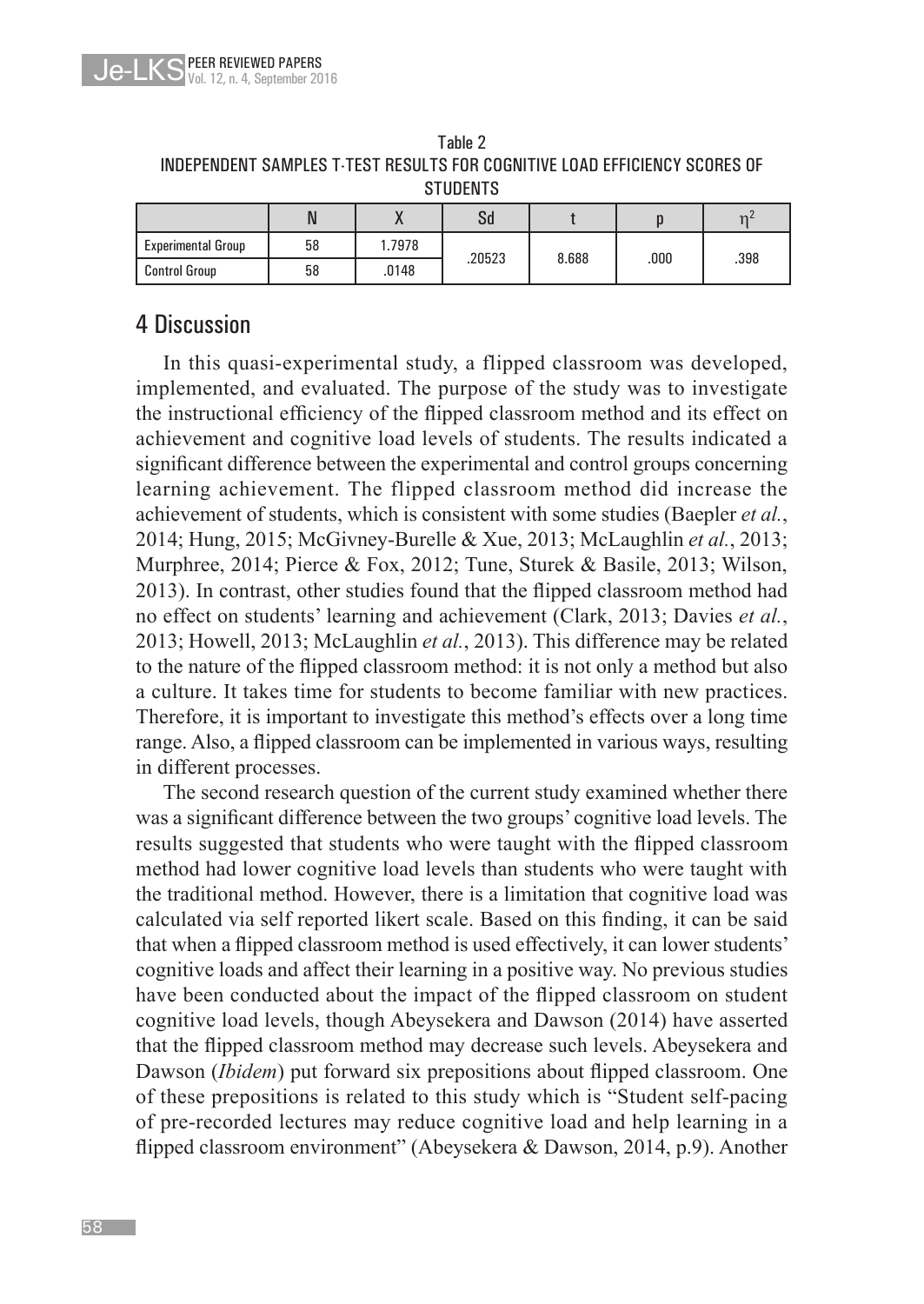study found that pre-recorded videos decreased cognitive load levels (Seery & Donnely, 2012). This finding may also be explained by the pre-training and sequencing effects of Cognitive Load Theory, which also decrease cognitive load levels (Mayer & Chandler, 2001; Mayer & Moreno, 2003). Additionally, this finding may be related to the in-class activities conducted by the experimental group, due to the availability of instructor and peer guidance. Similarly, Moreno (2004) and Artino (2008) suggested that instructional guidance decreases cognitive load and increases learning efficiency.

The third research question of this study investigated whether there was a significant difference between the efficiency scores of the control and experimental groups. Indeed, the flipped classroom method proved more efficient than the traditional method, which may be related to the active classroom environment.

#### *4.1 Conclusion and Recommendations*

In conclusion, although this method will not be beneficial for every type of course, instructor, or student, in this study, students' achievement, cognitive load levels, and responses to the flipped classroom method were positive. As this method becomes increasingly ubiquitous in universities and K–12 schools, this study will be useful for researchers and educators in a variety of fields, despite its small and specific sample size of 116 students attending a basic computer course. Another noted limitation of the study was that the instructor of the course was also one of the researchers. Based on the findings and discussions presented here, the following recommendations are offered:

Further studies could apply random assignments, which were not possible for the sampling procedure in this study.

Further studies should apply other scales and methods for measuring cognitive load levels.

Further studies should investigate video, audio, and text materials' features and effects on learning in a flipped classroom.

# **REFERENCES**

- Abeysekera, L., & Dawson, P. (2014), *Motivation and cognitive load in the flipped classroom: Definition, rationale and a call for research*. Higher Education Research & Development, (September), 1–14. doi:10.1080/07294360.2014.934336
- Artino, A. R., Jr. (2008), *Cognitive load theory and the role of learner experience: An abbreviated review for educational practitioners*. AACE Journal, 16(4), 425–439.
- Ash, K. (2012). Educators view the "flipped" model with a more critical eye. Education Week, 32(2), S6–S7.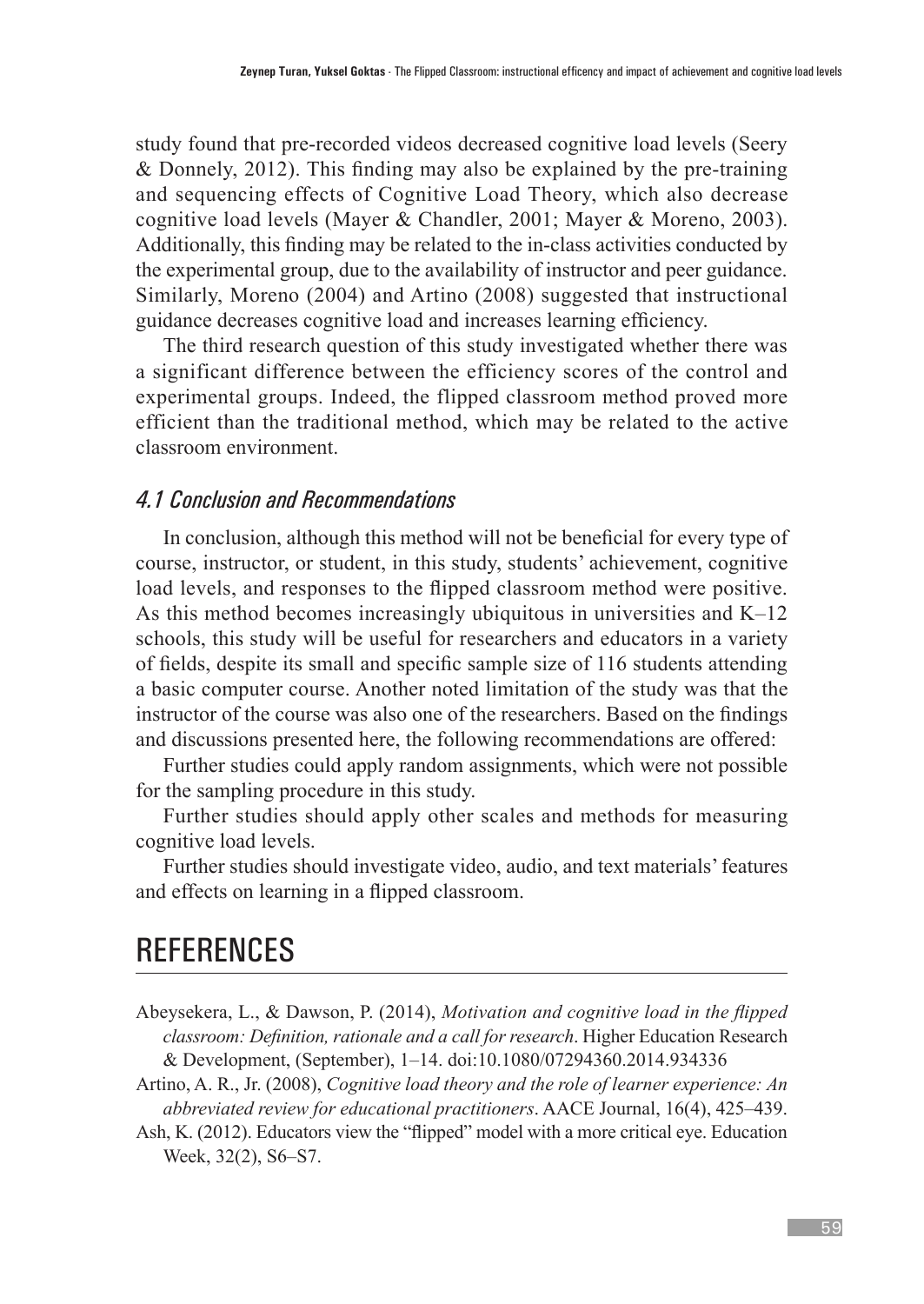- Baepler, P., Walker, J. D., & Driessen, M. (2014), *It's not about seat time: Blending, flipping, and efficiency in active learning classrooms*. Computers & Education, 78, 227–236.
- Bishop, J. L. (2013), *A controlled study of the flipped classroom with numerical methods for engineers* (Unpublished doctoral dissertation). Utah State University, Logan.
- Chen, Y., Wang, Y., Kinshuk, & Chen, N.-S. (2014), *Is FLIP enough? Or should we use the FLIPPED model instead?* Computers & Education, 79, 16–27.
- Chin, C. A. (2014), *Evaluation of a flipped classroom implementation of data communications course: Challenges, insights and suggestions*. Retrieved from http://www.spsu.edu/cte/publications/publications2014/sotl\_2014\_chin.pdf
- Clark, K. R. (2013), *Examining the effects of the flipped model of instruction on student engagement and performance in the secondary mathematics classroom: An action research study* (Unpublished doctoral dissertation). Capella University, Minneapolis, MN.
- Clark, R. C., Nguyen, F., & Sweller, J. (2006), *Efficiency in learning: Evidence-based guidelines to manage cognitive load*. San Francisco, CA: Wiley.
- Davies, R. S., Dean, D. L., & Ball, N. (2013), *Flipping the classroom and instructional technology integration in a college-level information systems spreadsheet course*. Educational Technology Research and Development, 61(4), 563–580.
- Fautch, J. M. (2015), *The flipped classroom for teaching organic chemistry in small classes: Is it effective?* Chemistry Education Research and Practice, 16, 179–186.
- Howell, D. (2013), *Effects of an inverted instructional delivery model on achievement of ninth-grade physical science honors students* (Unpublished doctoral dissertation). Gardner-Webb University, Boiling Springs, NC.
- Hung, H. (2015), *Flipping the classroom for English language learners to foster active learning*. Computer Assisted Language Learning, 28(1), 81–96.
- Johnson, L. W., & Renner, J. D. (2012), *Effects of the flipped classroom model on a secondary computer applications course: Student and teacher perceptions, questions and student achievement* (Unpublished doctoral dissertation). University of Louisville, KY.
- Kılıç, E., & Karadeniz, Ş. (2004), *Specifying students' cognitive load and disorientation level in hypermedia*. Educational Administration Theory and Practice, 40(1), 562– 579.
- Lage, M., Platt, G., & Treglia, M. (2000), *Inverting the classroom: A gateway to creating an inclusive learning environment*. Journal of Economic Education, 31(1), 30–43.
- Love, B., Hodge, A., Grandgenett, N., & Swift, A. W. (2014), *Student learning and perceptions in a flipped linear algebra course*. International Journal of Mathematical Education in Science and Technology, 45(3), 317–324.
- Marlowe, C. (2012), *The effect of the flipped classroom on student achievement and stress* (Unpublished master's thesis). Montana State University, Bozeman.
- Mayer, R. E., & Chandler, P. (2001), *When learning is just a click away: Does simple user interaction foster deeper understanding of multimedia messages?* Journal of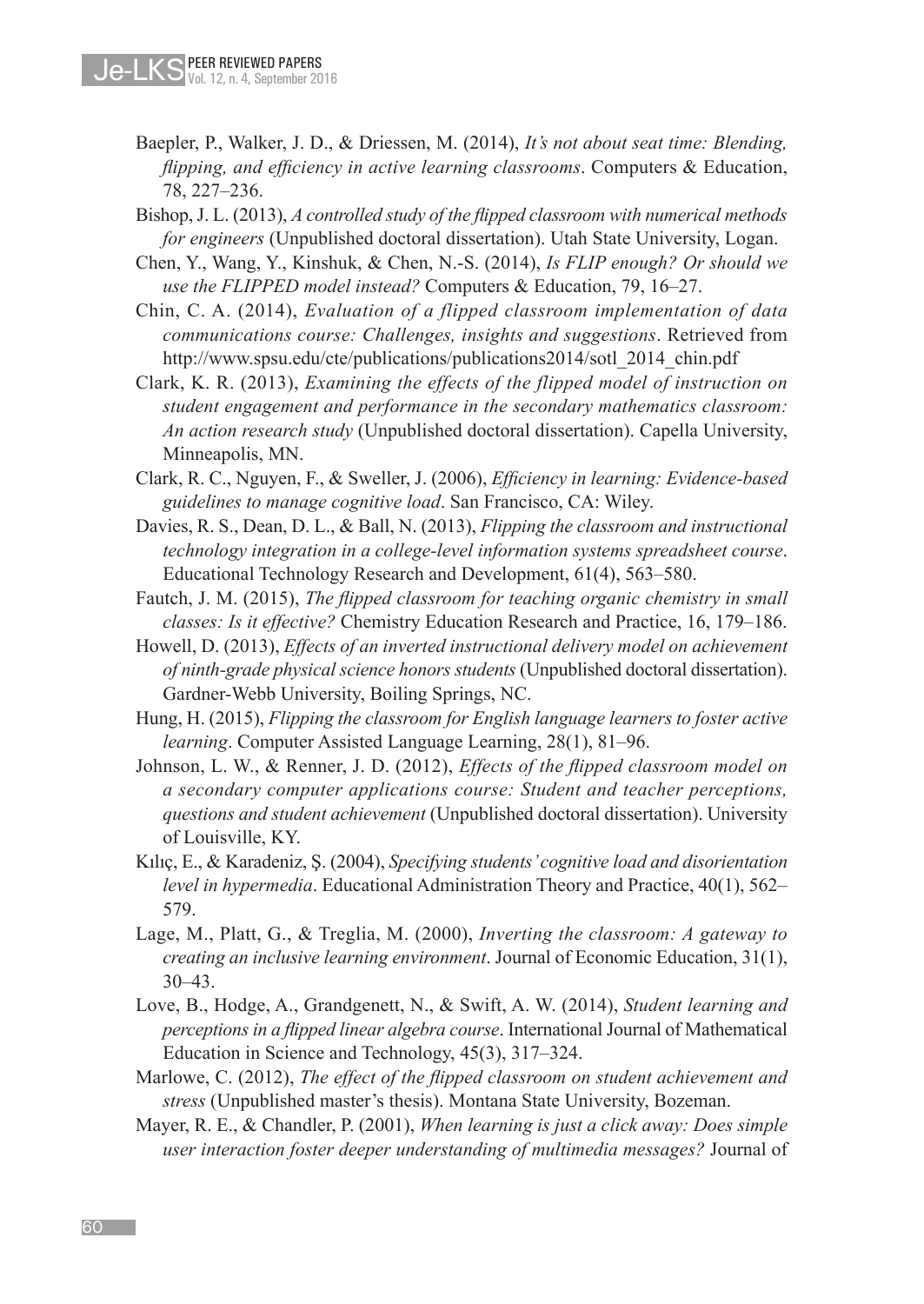Educational Psychology, 93, 390–397.

- Mayer, R. E., & Moreno, R. (2003), *Nine ways to reduce cognitive load in learning from multimedia*. Educational Psychologist, 38, 43–52.
- McGivney-Burelle, J., & Xue, F. (2013), *Flipping calculus*. PRIMUS: Problems, Resources, and Issues in Mathematics Undergraduate Studies, 23(5), 447–486.
- McLaughlin, J. E., Griffin, L. M., Esserman, D. A., Davidson, C. A, Glatt, D. M., Roth, M. T., Gharkholonarehe, N., & Mumper, R. J. (2013), *Pharmacy student engagement, performance, and perception in a flipped satellite classroom*. American Journal of Pharmaceutical Education, 77(9), 1–8.
- Moravec, M., Williams, A., Aguilar-Roca, N., & O'Dowd, D. K. (2010), *Learn before lecture: A strategy that improves learning outcomes in a large introductory biology class*. CBE Life Sciences Education, 9, 473–481.
- Moreno, R. (2004), *Decreasing cognitive load for novice students: Effects of explanatory versus corrective feedback in discovery-based multimedia*. Instructional Science, 32, 99–113.
- Murphree, D. S. (2014), *"Writing wasn't really stressed, accurate historical analysis*  was stressed": Student perceptions of in-class writing in the inverted, general *education, university history survey course*. History Teacher, 47(2), 209–219.
- O'Flaherty, J. & Philips, C. (2015), *The use of flipped classrooms in higher education: A scoping review*. Internet and Higher Education, 25, 85–95.
- Paas, F., & van Merriënboer, J. (1993), *The efficiency of instructional conditions: An approach to combine mental effort and performance measures*. Human Factors: The Journal of the Human Factors and Ergonomics Society, 35(4), 737–743.
- Pearson, E. S., & Hartley, H. O. (Eds.). (1958), *Biometrika tables for statisticians* (Vol. 1, 2nd ed.). New York, NY: Cambridge University Press.
- Pierce, R., & Fox, J. (2012), *Vodcasts and active-learning exercises in a "flipped classroom" model of a renal pharmacotherapy module*. American Journal of Pharmaceutical Education, 76(10), 1–5.
- Pluta, W., Richards, B., & Mutnick, A. (2013), *PBL and beyond: Trends in collaborative learning*. Teaching and Learning in Medicine, 25(S1), S9–S16.
- Seery, M. K., & Donnelly, R. (2012), *The implementation of pre-lecture resources to reduce in-class cognitive load: A case study for higher education chemistry*. British Journal of Educational Technology, 43(4), 667–677.
- Stevens, J. (1996), *Applied multivariate statistics for the social sciences* (3rd ed.). Mahwah, NJ: Erlbaum.
- Strayer, J. F. (2012), *How learning in an inverted classroom influences cooperation, innovation and task orientation*. Learning Environments Research, 15(2), 171–193.
- Street, S. E., Gilliland, K. O., McNeil, C., & Royal, K. (2015), *The flipped classroom improved medical student performance and satisfaction in a pre-clinical physiology course*. Medical Science Educator, 25(1), 35–43.
- Sweller, J. (1988), *Cognitive load during problem solving: Effects on learning*. Cognitive Science, 12(2), 257–285.
- Tabachnick, B. G., & Fidell, L. S. (2001), *Using multivariate statistics* (4th ed.). New